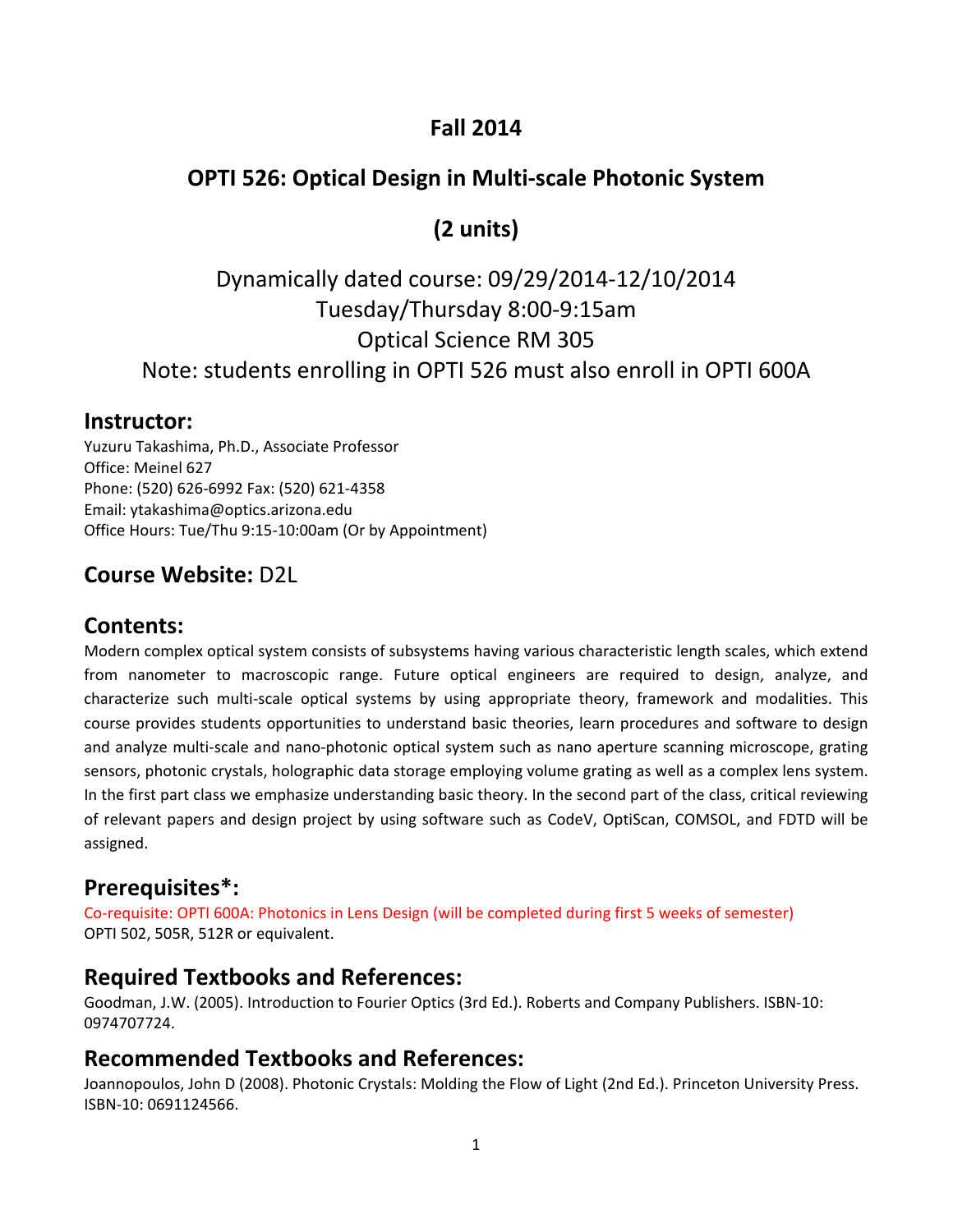Smith, Howard M. (1976). Principles of Holography. John Wiley & Sons Inc. ISBN‐10: 0471803413. Class notes. Selected reading materials will be distributed.

# **Schedule:**

| Covered in OPTI 600A (co-           | $\mathbf{1}$ | Aug. 26        | Introduction                               |                            | Course introduction, CodeV, Optical Design                          |
|-------------------------------------|--------------|----------------|--------------------------------------------|----------------------------|---------------------------------------------------------------------|
|                                     |              | Aug. 28        | Holography I                               | Goodman 9.1, 9.2,          | Basic Description of Holography, Gabor,<br>Leith-Upatnieks Hologram |
|                                     | $\mathbf{2}$ | Sep. 2         | Holography II                              | Goodman 9.3, 9.4, 9.5      | Image formation by holography                                       |
|                                     |              | Sep. 4         | Holography III                             | Smith, Goodman 4.4.3       | Amplitude grating, theoretical max of<br>diffraction efficiency     |
|                                     | 3            | Sep. 9         | Holography IV                              | Smith, Goodman 4.4.4       | Phase grating and theoretical max of<br>diffraction efficiency      |
|                                     |              | Sep. 11        | Coupled wave analysis I                    | Goodman 9.7.1-4            | Kogelnik's Coupled Wave Analysis                                    |
|                                     | 4            | Sep. 16        | Coupled wave analysis II                   |                            | Goodman 9.7.5/ Kogelnik                                             |
|                                     |              | Sep. 18        | Coupled wave analysis III                  | Goodman 9.7.5/<br>Kogelnik | Kogelnik's Coupled Wave Analysis<br>(Continued)                     |
|                                     | 5            | Sep. 23        | <b>CodeV HOE modeling</b>                  | CodeV Manual               | Modeling of Volume Hologram by CodeV                                |
|                                     |              | Sep. 25        | <b>RCWA analysis I</b>                     | <b>OPTISCAN Manual</b>     | <b>OPTI Scan Software Demo</b>                                      |
| OPTI 526 (2 credit course material) | 6            | Sep. 30        | Application of Holography                  | Review Paper Provided      | Fiber Bragg Grating, Holographic Memory                             |
|                                     |              | Oct. 2         | RCWA analysis II                           | M&G Paper                  | Introduction to Rigorous CWA                                        |
|                                     | 7            | Oct. 7         | <b>RCWA analysis III</b>                   | M&G Paper                  | Introduction to Rigorous CWA                                        |
|                                     |              | Oct. 9         | RCWA analysis IV                           | M&G Paper                  | Introduction to Rigorous CWA                                        |
|                                     | 8            | Oct. 14        | Photonic band gap materials I              | Joannopoulos               | <b>Master Equations</b>                                             |
|                                     |              | Oct. 16        | Photonic band gap materials II             | Joannopoulos               | <b>Master Equations</b>                                             |
|                                     | 9            | Oct. 21        | Photonic band gap materials III            | Joannopoulos               | <b>Band diagram</b>                                                 |
|                                     |              | Oct. 23        | Photonic band gap materials IV             | Joannopoulos               | Transfer matrix                                                     |
|                                     | 10           | Oct. 28        | Photonic band gap materials V              | Joannopoulos               | 2D Photonic Crystal                                                 |
|                                     |              | Oct. 30        | <b>Volume Holography Lab</b>               |                            |                                                                     |
|                                     | 11           | Nov. 4         | FDTD analysis I                            | <b>Class Note</b>          | Introduction to FDTD                                                |
|                                     |              | Nov. 6         | <b>FDTD analysis II</b>                    | <b>Class Note</b>          | <b>FDTD Practice</b>                                                |
|                                     | 12           | Nov. 11        | <b>FDTD analysis III</b>                   | <b>Class Note</b>          | <b>FDTD Practice</b>                                                |
|                                     |              | Nov. 13        | 50% Presentation (~3rd order<br>analysis)  |                            |                                                                     |
|                                     | 13           | Nov. 18        | <b>Fundamentals of Plasmonics I</b>        | <b>Class Note</b>          | <b>Basic Equations</b>                                              |
|                                     |              | <b>Nov. 20</b> | <b>Fundamentals of Plasmonics II</b>       | <b>Class Note</b>          | <b>Basic Equations</b>                                              |
|                                     | 14           | Nov. 25        | <b>Fundamentals of Plasmonics III</b>      | Class Note                 | Dispersion                                                          |
|                                     |              | Dec. 2         | Fundamentals of Plasmonics IV              | Class Note                 | Applications                                                        |
|                                     | 15           | Dec. 4         | <b>Fundamentals of Plasmonics V</b>        | Class Note                 | Applications                                                        |
|                                     |              | Dec. 9         | Photonic antenna and<br>resonant apertures | Class Note                 | Resonant nano apertures                                             |
|                                     | 16           | <b>TBA</b>     | <b>Final Presentation</b>                  |                            |                                                                     |

**Software Demo/Practice in class Lab/Demo in class**

#### **Computing Environment:**

CodeV, RCWA (Optiscan): Windows operating system, Matlab on local PC